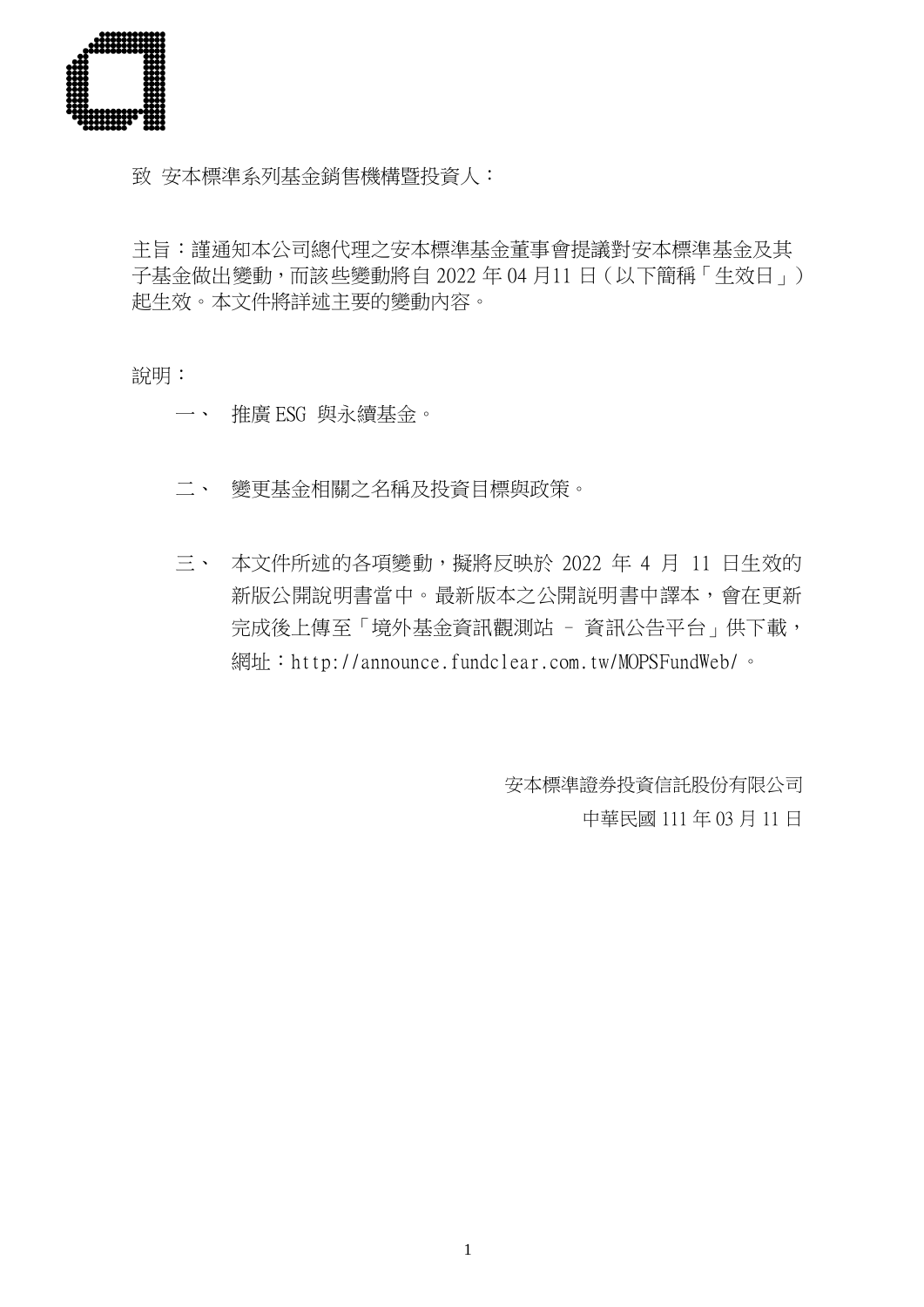| 影響類股:       |                                                                                             |                                                                                            |
|-------------|---------------------------------------------------------------------------------------------|--------------------------------------------------------------------------------------------|
| <b>ISIN</b> | 基金英文名稱(更名前)                                                                                 | 基金英文名稱(更名後)                                                                                |
|             | LU0094541447 AS SICAV I - EUROPEAN SUSTAINABLE AND RESPONSIBLE INVESTMENT EQUITY A ACC EUR  | Aberdeen Standard SICAV I - European Sustainable Equity A Acc EUR                          |
|             | LU0837975928 AS SICAV I - EUROPEAN SUSTAINABLE AND RESPONSIBLE INVESTMENT EQUITY X ACC EUR  | Aberdeen Standard SICAV I - European Sustainable Equity X ACC EUR                          |
|             | LU0278923536 AS SICAV I - EUROPEAN SUSTAINABLE AND RESPONSIBLE INVESTMENT EQUITY Z Acc EUR  | Aberdeen Standard SICAV I - European Sustainable Equity Z Acc EUR                          |
|             | LU1865042169 AS SICAV I - EUROPEAN SUSTAINABLE AND RESPONSIBLE INVESTMENT EQUITY Z QInc EUR | Aberdeen Standard SICAV I - European Sustainable Equity Z QInc EUR                         |
|             | LU0231472209 AS SICAV I - EUROPEAN SUSTAINABLE AND RESPONSIBLE INVESTMENT EQUITY I ACC EUR  | Aberdeen Standard SICAV I - European Sustainable Equity I Acc EUR                          |
|             | LU0011963674 AS SICAV I - JAPANESE EQUITY A Acc JPY                                         | Aberdeen Standard SICAV I - Japanese Sustainable Equity A Acc JPY                          |
|             | LU0912262788 AS SICAV I - JAPANESE EQUITY A Acc Hedged USD                                  | Aberdeen Standard SICAV I - Japanese Sustainable Equity A Acc Hedged USD                   |
|             | LU0912262945 AS SICAV I - JAPANESE EQUITY I Acc Hedged USD                                  | Aberdeen Standard SICAV I - Japanese Sustainable Equity I Acc Hedged USD                   |
|             | LU0231474593 AS SICAV I - JAPANESE EQUITY I Acc JPY                                         | Aberdeen Standard SICAV I - Japanese Sustainable Equity I Acc JPY                          |
|             | LU0837978278 AS SICAV I - JAPANESE EQUITY X ACC JPY                                         | Aberdeen Standard SICAV I - Japanese Sustainable Equity X ACC JPY                          |
|             | LU1204182627 AS SICAV I - JAPANESE EQUITY X ACC Hedged USD                                  | Aberdeen Standard SICAV I - Japanese Sustainable Equity X ACC Hedged USD                   |
|             | LU1488356244 AS SICAV I - JAPANESE EQUITY Z Acc JPY                                         | Aberdeen Standard SICAV I - Japanese Sustainable Equity Z Acc JPY                          |
|             | LU1865042326 AS SICAV I - JAPANESE EQUITY Z SInc JPY                                        | Aberdeen Standard SICAV I - Japanese Sustainable Equity Z SInc JPY                         |
|             | LU0941570995 AS SICAV I - JAPANESE SMALLER COMPANIES A Acc Hedged USD                       | Aberdeen Standard SICAV I - Japanese Smaller Companies Sustainable Equity A Acc Hedged USD |
|             | LU0278936439 AS SICAV I - JAPANESE SMALLER COMPANIES A Acc JPY                              | Aberdeen Standard SICAV I - Japanese Smaller Companies Sustainable Equity A Acc JPY        |
|             | LU1257041662 AS SICAV I - JAPANESE SMALLER COMPANIES I ACC Hedged USD                       | Aberdeen Standard SICAV I - Japanese Smaller Companies Sustainable Equity I ACC Hedged USD |
|             | LU0278930234 AS SICAV I - JAPANESE SMALLER COMPANIES I Acc JPY                              | Aberdeen Standard SICAV I - Japanese Smaller Companies Sustainable Equity I Acc JPY        |
|             | LU0837979086 AS SICAV I - JAPANESE SMALLER COMPANIES X ACC JPY                              | Aberdeen Standard SICAV I - Japanese Smaller Companies Sustainable Equity X ACC JPY        |
|             | LU1539576147 AS SICAV I - JAPANESE SMALLER COMPANIES X ACC Hedged USD                       | Aberdeen Standard SICAV I - Japanese Smaller Companies Sustainable Equity X ACC Hedged USD |
|             | LU0011963757 AS SICAV I - UK EQUITY A Acc GBP                                               | Aberdeen Standard SICAV I - UK Sustainable Equity A Acc GBP                                |
|             | LU0837984672 AS SICAV I - UK EQUITY X ACC GBP                                               | Aberdeen Standard SICAV I - UK Sustainable Equity X ACC GBP                                |
|             | LU1190497849 AS SICAV I - UK EQUITY Z ACC Hedged EUR                                        | Aberdeen Standard SICAV I - UK Sustainable Equity Z ACC Hedged EUR                         |
|             | LU0094547139 AS SICAV I - GLOBAL SUSTAINABLE AND RESPONSIBLE INVESTMENT EQUITY A Acc USD    | Aberdeen Standard SICAV I - Global Sustainable Equity A Acc USD                            |
|             | LU0837985646 AS SICAV I - GLOBAL SUSTAINABLE AND RESPONSIBLE INVESTMENT EQUITY X ACC USD    | Aberdeen Standard SICAV I - Global Sustainable Equity X ACC USD                            |
|             | LU0278912844 AS SICAV I - GLOBAL SUSTAINABLE AND RESPONSIBLE INVESTMENT EQUITY Z Acc USD    | Aberdeen Standard SICAV I - Global Sustainable Equity Z Acc USD                            |
|             | LU1865042599 AS SICAV I - GLOBAL SUSTAINABLE AND RESPONSIBLE INVESTMENT EQUITY Z QInc USD   | Aberdeen Standard SICAV I - Global Sustainable Equity Z QInc USD                           |
|             | LU0231482349 AS SICAV I - GLOBAL SUSTAINABLE AND RESPONSIBLE INVESTMENT EQUITY I Acc USD    | Aberdeen Standard SICAV I - Global Sustainable Equity I Acc USD                            |

| <b>ISIN</b>  | 基金中文名稱(更名前)                                | 基金中文名稱(更名後)                 |
|--------------|--------------------------------------------|-----------------------------|
| LU0094541447 | 安本標準-歐洲永續及責任投資股票基金A累積歐元                    | 安本標準-歐洲永續股票基金 A 累積 歐元       |
|              | LU0837975928   安本標準-歐洲永續及責任投資股票基金 X 累積 歐元  | 安本標準-歐洲永續股票基金 X 累積 歐元       |
|              | LU0278923536   安本標準-歐洲永續及責任投資股票基金 Z 累積 歐元  | 安本標準-歐洲永續股票基金 Z 累積 歐元       |
|              | LU1865042169   安本標準-歐洲永續及責任投資股票基金 Z 季配息 歐元 | 安本標準-歐洲永續股票基金 Z 季配息 歐元      |
|              | LU0231472209 安本標準-歐洲永續及責任投資股票基金 I 累積 歐元    | 安本標準-歐洲永續股票基金   累積 歐元       |
|              | LU0011963674   安本標準-日本股票基金 A 累積 日圓         | 安本標準-日本永續股票基金 A 累積 日圓       |
|              | LU0912262788  安本標準-日本股票基金 A 累積 美元避險        | 安本標準-日本永續股票基金 A 累積 美元避險     |
|              | LU0912262945  安本標準-日本股票基金 I 累積 美元避險        | 安本標準–日本永續股票基金 1 累積 美元避險     |
|              | LU0231474593 安本標準-日本股票基金   累積 日圓           | 安本標準–日本永續股票基金   累積 日圓       |
|              | LU0837978278   安本標準-日本股票基金 X 累積 日圓         | 安本標準-日本永續股票基金 X 累積 日圓       |
|              | LU1204182627 安本標準-日本股票基金 X 累積 美元避險         | 安本標準–日本永續股票基金 X 累積 美元避險     |
|              | LU1488356244 安本標準-日本股票基金 Z 累積 日圓           | 安本標準-日本永續股票基金 Z 累積 日圓       |
|              | LU1865042326 安本標準-日本股票基金 Z 半年配息 日圓         | 安本標準-日本永續股票基金 Z 半年配息 日圓     |
|              | LU0941570995   安本標準 - 日本小型公司基金 A 累積 美元避險   | 安本標準–日本小型公司永續股票基金 A 累積 美元避險 |
|              | LU0278936439 安本標準 - 日本小型公司基金 A 累積 日圓       | 安本標準-日本小型公司永續股票基金 A 累積 日圓   |
|              | LU1257041662  安本標準 - 日本小型公司基金   累積 美元避險    | 安本標準–日本小型公司永續股票基金   累積 美元避險 |
|              | LU0278930234 安本標準 - 日本小型公司基金 I 累積 日圓       | 安本標準−日本小型公司永續股票基金Ⅰ累積 日圓     |
|              | LU0837979086 安本標準 - 日本小型公司基金 X 累積 日圓       | 安本標準-日本小型公司永續股票基金 X 累積 日圓   |
|              | LU1539576147  安本標準 - 日本小型公司基金 X 累積 美元避險    | 安本標準–日本小型公司永續股票基金 X 累積 美元避險 |
|              | LU0011963757 安本標準 - 英國股票基金 A 累積 英鎊         | 安本標準-英國永續股票基金 A 累積 英鎊       |
|              | LU0837984672   安本標準 - 英國股票基金 X 累積 英鎊       | 安本標準-英國永續股票基金 X 累積 英鎊       |
|              | LU1190497849 安本標準 - 英國股票基金 Z 累積 歐元避險       | 安本標準-英國永續股票基金 Z 累積 歐元避險     |
|              | LU0094547139 安本標準 - 環球永續及責任投資股票基金 A 累積 美元  | 安本標準-環球永續股票基金 A 累積 美元       |
|              | LU0837985646 安本標準 - 環球永續及責任投資股票基金 X 累積 美元  | 安本標準-環球永續股票基金 X 累積 美元       |
|              | LU0278912844 安本標準 - 環球永續及責任投資股票基金 Z 累積 美元  | 安本標準-環球永續股票基金 Z 累積 美元       |
|              | LU1865042599 安本標準 - 環球永續及責任投資股票基金 Z 季配息 美元 | 安本標準-環球永續股票基金 Z 季配息 美元      |
|              | LU0231482349 安本標準 - 環球永續及責任投資股票基金 I 累積 美元  | 安本標準-環球永續股票基金   累積 美元       |
|              |                                            |                             |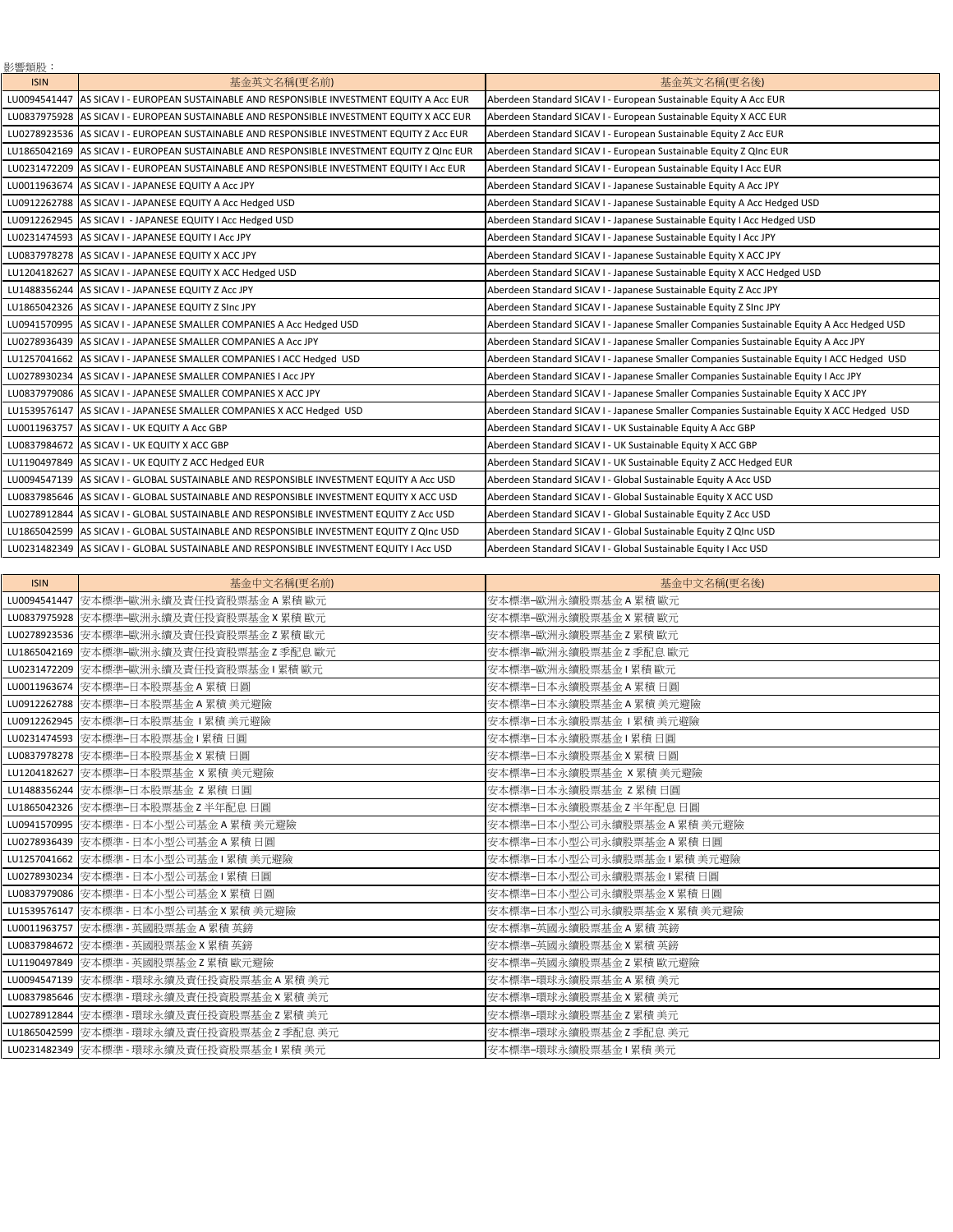



# **THIS DOCUMENT IS IMPORTANT AND REQUIRES YOUR IMMEDIATE ATTENTION. IF IN DOUBT, PLEASE SEEK PROFESSIONAL ADVICE.**

11 March 2022

Dear Shareholder,

#### **ABERDEEN STANDARD SICAV I**

We are writing to inform you of the changes that the Board of Directors of Aberdeen Standard SICAV I (the "**Company**") proposes to make to the Company and its sub-funds (the "**Funds**") with effect from 11 April 2022 (the "**Effective Date"**). The principal proposed changes are detailed in this letter.

Capitalised terms used in this letter shall have the same meaning ascribed to them in the latest version of the prospectus of the Company unless the context otherwise requires.

#### **1. Promoting ESG and Sustainable Funds**

abrdn, through its Investment Managers, is committed to continuously reviewing its range of Funds to ensure that they continue to meet client requirements as they develop and change over time. Recently there has been identified a clear increase in client focus on Environmental, Social and Governance ("**ESG"**) issues and wider sustainability.

Integrating ESG considerations is a key part of abrdn's investment process for all of the Funds and we are now looking to make changes initially to a number of equity and fixed income Funds to either (i) further promote the Fund's ESG characteristics or (ii) shift to being run as a Sustainable Fund.

The relevant Funds impacted and the changes from the Effective Date are detailed below:

#### **(i) Promoting ESG Funds**

These Funds will incorporate negative screening based on ESG Factors and societal norms. In addition, securities with the highest ESG risks will be screened out via abrdn's ESG House Score along with quantitative and qualitative inputs and asset class specific screens. Finally, these Funds will have explicit portfolio ESG targets as set out in the new Investment Objectives and Policies (the "**Promoting ESG Funds**").

#### **(ii) Sustainable Funds**

These Funds will incorporate all the features of the Promoting ESG Funds noted above, but will also have additional screening (the "**Sustainable Funds**"). Sustainable Funds will also screen out a greater number of securities with the highest ESG risks via abrdn's ESG House Score along with quantitative and qualitative inputs and asset class specific screens.

All of these Sustainable Funds will also have a change in name to reflect this approach, as noted in the table below.

In addition, there are certain Funds which already have a sustainable focus in line with that set out above, but will be changing name along with small amendments to certain of the existing screening criteria, investment process and investor profile in order to align with the rest of the Sustainable Funds.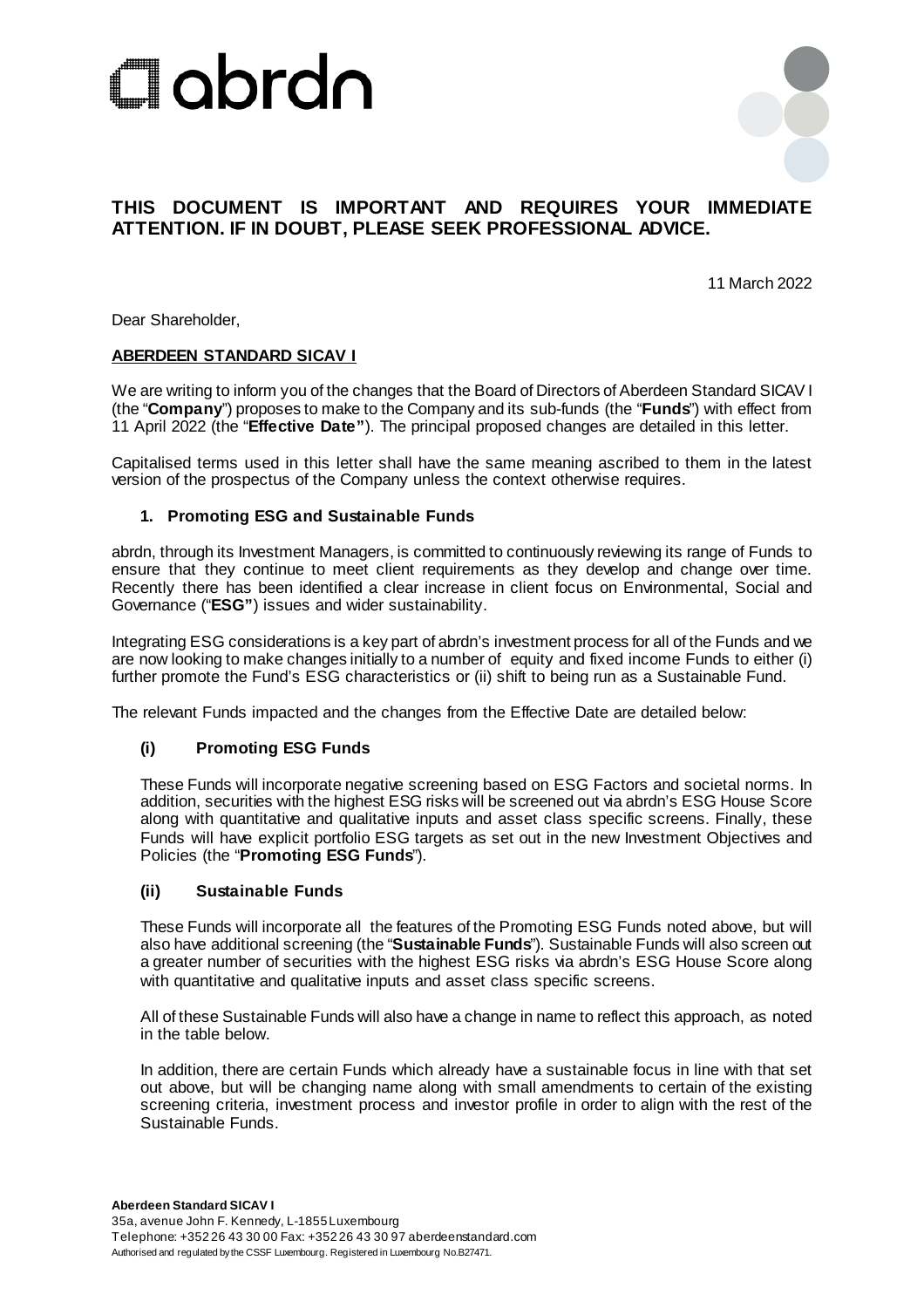The investment process for all the Promoting ESG Funds and Sustainable Funds will be updated from "Active Equities – Long Term Quality" to "Active Equities - Values Led Investing". This is being done as Values Led Investing strategy also encapsulates Long Term Quality focus but at the same time is subject to values-led criteria, which includes sustainable investment, as outlined in the investment objective and policy of these Funds.

Similarly, the investor profiles of these Funds will also be updated to highlight the compliance of the equity and/or bond investments, accessible through these Funds, with the Sustainable or Promoting ESG Investment process, as applicable.

The aforesaid changes do not alter the risk profile of the Funds.

## **Portfolio Rebalancing**

Shareholders are informed of the associated cost impact of the rebalancing of the portfolios with the estimated amounts as set out in the table below (including spreads, commissions and taxes). Such costs will be borne by each Fund. Any additional cost associated with the rebalancing of the portfolios (such as legal, regulatory or administrative costs) will be borne by a group company of abrdn plc.

Please note that it is intended that the Funds will become fully compliant with their new investment mandates as described above in section 1 of this letter (the "**New Investment Mandates**") as soon as practicably possible but in all cases this is not expected to exceed 1 calendar month, following the Effective Date (the "**Rebalancing Period**"). Shareholders should be aware that during the Rebalancing Period, the Investment Manager may need to adjust the relevant Fund's portfolio and asset allocation in order to implement the New Investment Mandates. As such, the Funds may not fully adhere to the New Investment Mandates applicable to the relevant Funds during this brief period.

# <sup>U</sup> *SFDR*

All of the Funds impacted will from the Effective Date be classified as Article 8 under the EU's Sustainable Finance Disclosure Regulation ("**SFDR**"), with those changing classification, changing from Article 6 as shown in the table below. Article 8 funds are those that promote social and/or environmental characteristics, invest in companies that follow good governance, give binding commitments but do not have a sustainable investment objective.

### **Investment Objective and Change of Names**

The table below summaries the Funds that are changing at the Effective Date and the category of change. It also sets out the SFDR classification and estimated rebalancing costs as described above.

Full details of the new investment objectives and the investment approach documents can be found at www.abrdn.com.

| Current Name                                                              | <b>New Name</b> | <b>Estimated</b><br>rebalancing costs<br>(% of AUM as at | Category             | <b>SFDR Classification</b> |            |
|---------------------------------------------------------------------------|-----------------|----------------------------------------------------------|----------------------|----------------------------|------------|
|                                                                           |                 | 31 December<br>2021)                                     |                      | Current                    | <b>New</b> |
| Aberdeen Standard<br>SICAV I - Asian Smaller<br><b>Companies Fund</b>     | No Change       | 0.46%                                                    | <b>Promoting ESG</b> | Article 6                  | Article 8  |
| Aberdeen Standard<br>SICAV I - Emerging<br>Markets Corporate Bond<br>Fund | No Change       | 0.03%                                                    | <b>Promoting ESG</b> | Article 6                  | Article 8  |
| Aberdeen Standard                                                         | No Change       | 0.03%                                                    | <b>Promoting ESG</b> | Article 6                  | Article 8  |

#### **Aberdeen Standard SICAV I**

35a, avenue John F. Kennedy, L-1855 Luxembourg Telephone: +352 26 43 30 00 Fax: +352 26 43 30 97 aberdeenstandard.com Authorised and regulated by the CSSF Luxembourg. Registered in Luxembourg No.B27471.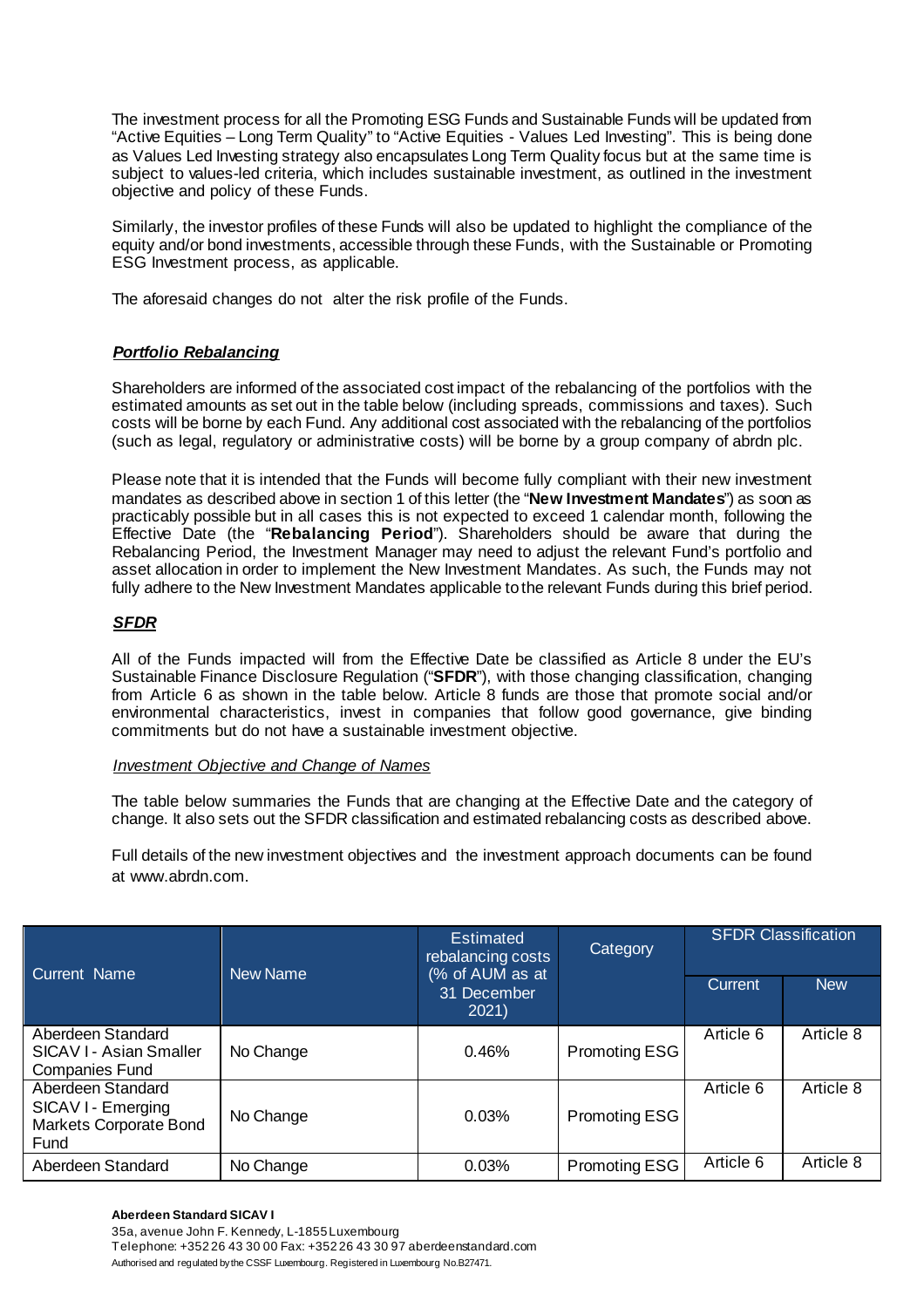| SICAV I - Emerging<br><b>Markets Equity Fund</b>                                                           |                                                                                                |       |                      |           |           |
|------------------------------------------------------------------------------------------------------------|------------------------------------------------------------------------------------------------|-------|----------------------|-----------|-----------|
| Aberdeen Standard<br>SICAV I - Emerging<br><b>Markets Smaller</b><br><b>Companies Fund</b>                 | No Change                                                                                      | 0.00% | <b>Promoting ESG</b> | Article 6 | Article 8 |
| Aberdeen Standard<br>SICAV I - European<br>Sustainable and<br>Responsible Investment<br><b>Equity Fund</b> | Aberdeen Standard<br>SICAV I - European<br>Sustainable Equity Fund                             | 0.03% | Sustainable          | Article 8 | Article 8 |
| Aberdeen Standard<br>SICAV I - Indian Equity<br>Fund                                                       | No Change                                                                                      | 0.23% | <b>Promoting ESG</b> | Article 6 | Article 8 |
| Aberdeen Standard<br>SICAV I - Japanese<br><b>Equity Fund</b>                                              | Aberdeen Standard<br>SICAV I - Japanese<br>Sustainable Equity Fund                             | 0.24% | Sustainable          | Article 6 | Article 8 |
| Aberdeen Standard<br>SICAV I - Japanese<br><b>Smaller Companies Fund</b>                                   | Aberdeen Standard<br>SICAV I - Japanese<br><b>Smaller Companies</b><br>Sustainable Equity Fund | 0.46% | Sustainable          | Article 6 | Article 8 |
| Aberdeen Standard<br>SICAV I - UK Equity Fund                                                              | Aberdeen Standard<br>SICAV I - UK Sustainable<br><b>Equity Fund</b>                            | 0.44% | Sustainable          | Article 6 | Article 8 |
| Aberdeen Standard<br>SICAV I - Global<br>Sustainable and<br>Responsible Investment<br><b>Equity Fund</b>   | Aberdeen Standard<br>SICAV I - Global<br>Sustainable Equity Fund                               | 0.03% | Sustainable          | Article 8 | Article 8 |

# **2. Rebranding**

As you may be aware, Standard Life Aberdeen plc, the ultimate parent company of the Management Company and the Investment Manager, changed its name to "abrdn plc" on 2 July 2021, starting off a rebrand across the abrdn group. The rebrand also led to a number of entity name changes within the abrdn group as well as changes to the abrdn websites. Accordingly, the prospectus has been updated to reflect the following name changes:

| <b>Previous Name</b>                                    | <b>New Name</b>            | <b>Effective Date</b> |
|---------------------------------------------------------|----------------------------|-----------------------|
| Standard Life Aberdeen plc                              | abrdn plc                  | 2 July 2021           |
| Aberdeen Standard<br>Investments (Hong Kong)<br>Limited | abrdn Hong Kong<br>Limited | 24 September 2021     |
| Aberdeen Standard<br>Investments (Asia) Limited         | abrdn Asia Limited         | 26 October 2021       |
| Aberdeen Standard<br>Investments Australia<br>Limited   | abrdn Australia Limited    | 24 September 2021     |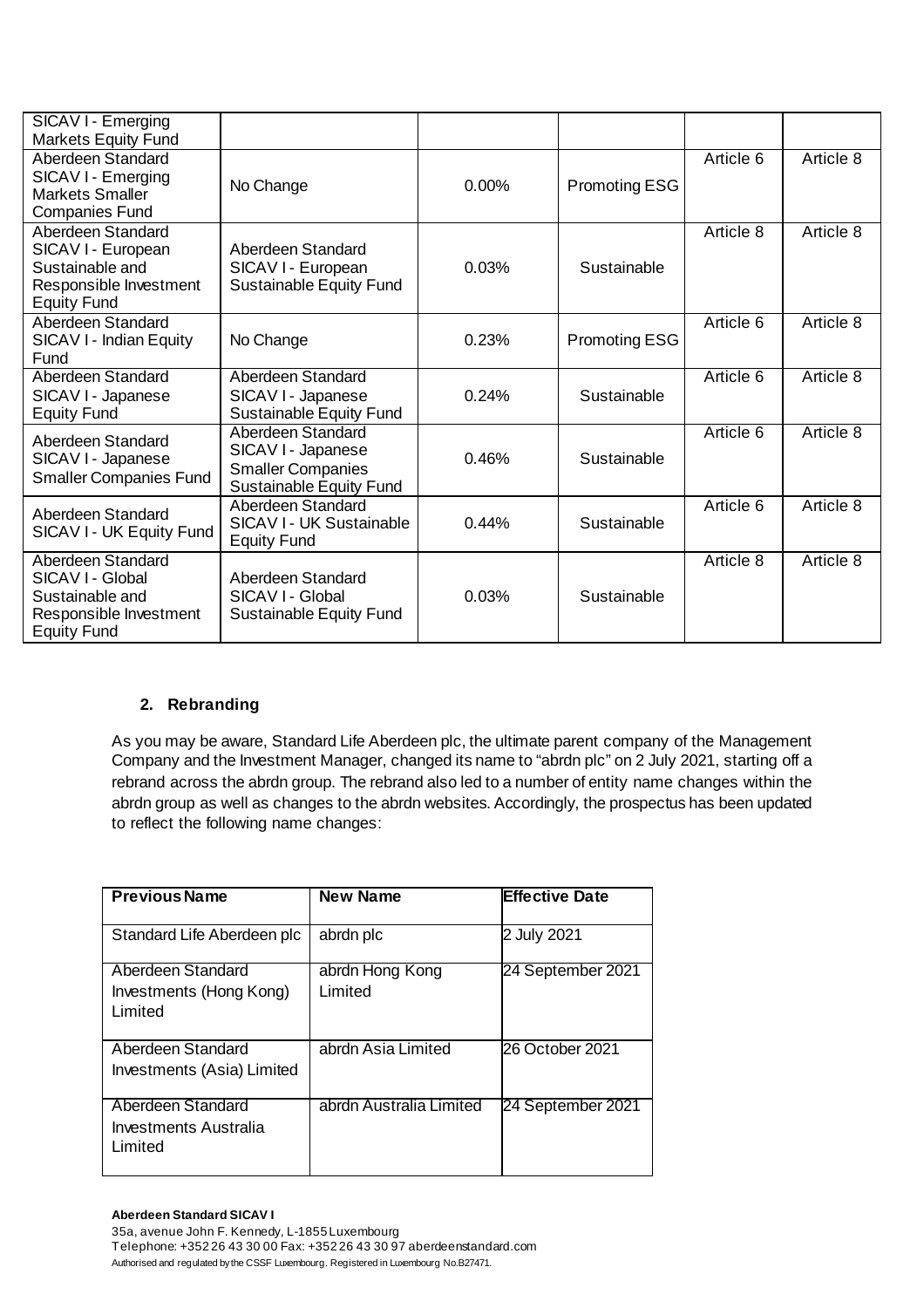| Aberdeen Standard<br>Investments (Japan)<br>Limited | abrdn Japan Limited                | 27 September 2021 |
|-----------------------------------------------------|------------------------------------|-------------------|
| Aberdeen Standard<br>Investments Inc.               | abrdn Inc.                         | 1 January 2022    |
| Aberdeen do Brasil Gestao<br>de Recursos LTDA       | abrdn Brasil<br>Investimentos Ltda | 1 January 2022    |

### **Rights of Shareholders**

Shareholders affected by the changes mentioned above who feel that they no longer meet their investment requirements may request redemption or switching of their Shares, free of any applicable redemption and/or subscription charges, until 13:00 hours Luxembourg time on 8 April 2022.

#### **Prospectus**

The changes detailed in this letter will be reflected in a new prospectus to be dated 11 April 2022.

Your Board of Directors accepts responsibility for the accuracy of the information contained in this letter. To the best of the knowledge and belief of your Board of Directors (who have taken reasonable care to ensure this is the case) the information contained in this letter is in accordance with the facts and does not omit anything likely to affect the importance of such information.

If you have any questions or would like any further information please contact us at our registered office or, alternatively, call one of the following Shareholder Service Centre helplines:

### **Asia +65 6395 2700**

Your Board of Directors believes that the changes are fair and reasonable and are in the best interests of Shareholders.

Yours faithfully,

Ian Boyland For and on behalf of the Board of Directors – Aberdeen Standard SICAV I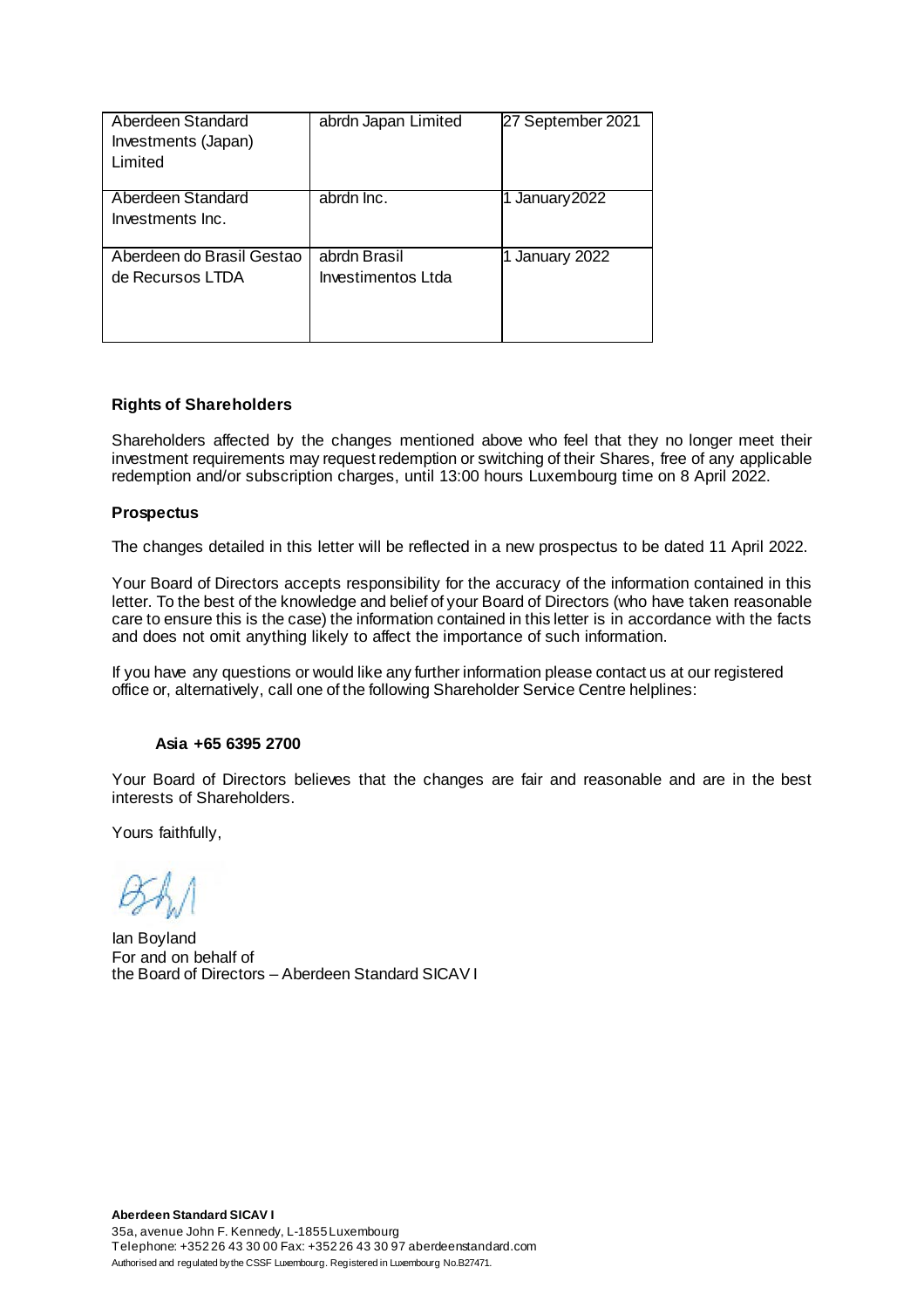



# 【中文翻譯僅供參考,若與英文版有歧異,請以英文版為準】

# 此乃重要文件,請立即詳閱。如有疑問,請徵詢專業建議。

2022 年 3 月 11 日

致股東:

### 安本標準基金

特此通知,安本標準基金(以下簡稱「本公司」)董事會提議對本公司及其子基金(以下簡稱「基金」) 做出變動,該變動將自 2022 年 4 月 11 日 (以下簡稱「生效日」)起生效。本文件將詳述主要的提議 變動。

除文意另有所指外,本文件所用粗體詞彙具有本公司最新版公開說明書所賦予的相同涵義。

### **1.** 推廣 **ESG** 與永續基金

abrdn 透過其投資經理致力持續審視其基金範圍,確保基金能在隨時間發展與變化的同時,持續滿足客 戶要求。近來發現,客戶對於環境、社會與公司治理(以下簡稱「**ESG**」)議題與更普遍永續性的關注 度明顯提升。

整合 ESG 考量是 abrdn 所有基金投資流程的關鍵要素,目前我們先盡求對特定數量的股票與固定收益 基金進行變動, 以達到下列目的之一: (i) 進一步推廣基金的 ESG 特點, 或 (ii) 改以永續基金的方式經 營。

受影響的相關基金以及自生效日起生效的變動詳如下述:

### **(i)** 推廣 **ESG** 基金

此類基金將結合根據 ESG 因素及社會規範所進行的負面篩選。此外,ESG 風險最高的證券將會被 abrdn 的 ESG 內部評分,以及量化與質化輸入和資產類別特定篩選汰除。最後,此類基金將會有 明確的投資組合 ESG 目標,如新的投資目標與政策所述(以下簡稱「推廣**ESG** 基金」)。

### **(ii)** 永續基金

此類基金將結合上述推廣 ESG 基金的所有特徵,此外還會進行額外的篩選(以下簡稱「永續基 金」)。永續基金還會透過 abrdn 的 ESG 內部評分,以及量化與質化輸入和資產類別特定篩選, 更大量地汰除 ESG 風險最高的證券。

所有此類永續基金的名稱將會更動,以反映這個做法,名稱詳如下表。

此外,某些基金對於永續性的關注雖已符合上述標準,但其名稱仍會有所改變,某些既有的篩選標 準、投資流程和投資人屬性也會微幅修訂,以配合其餘永續基金的狀況。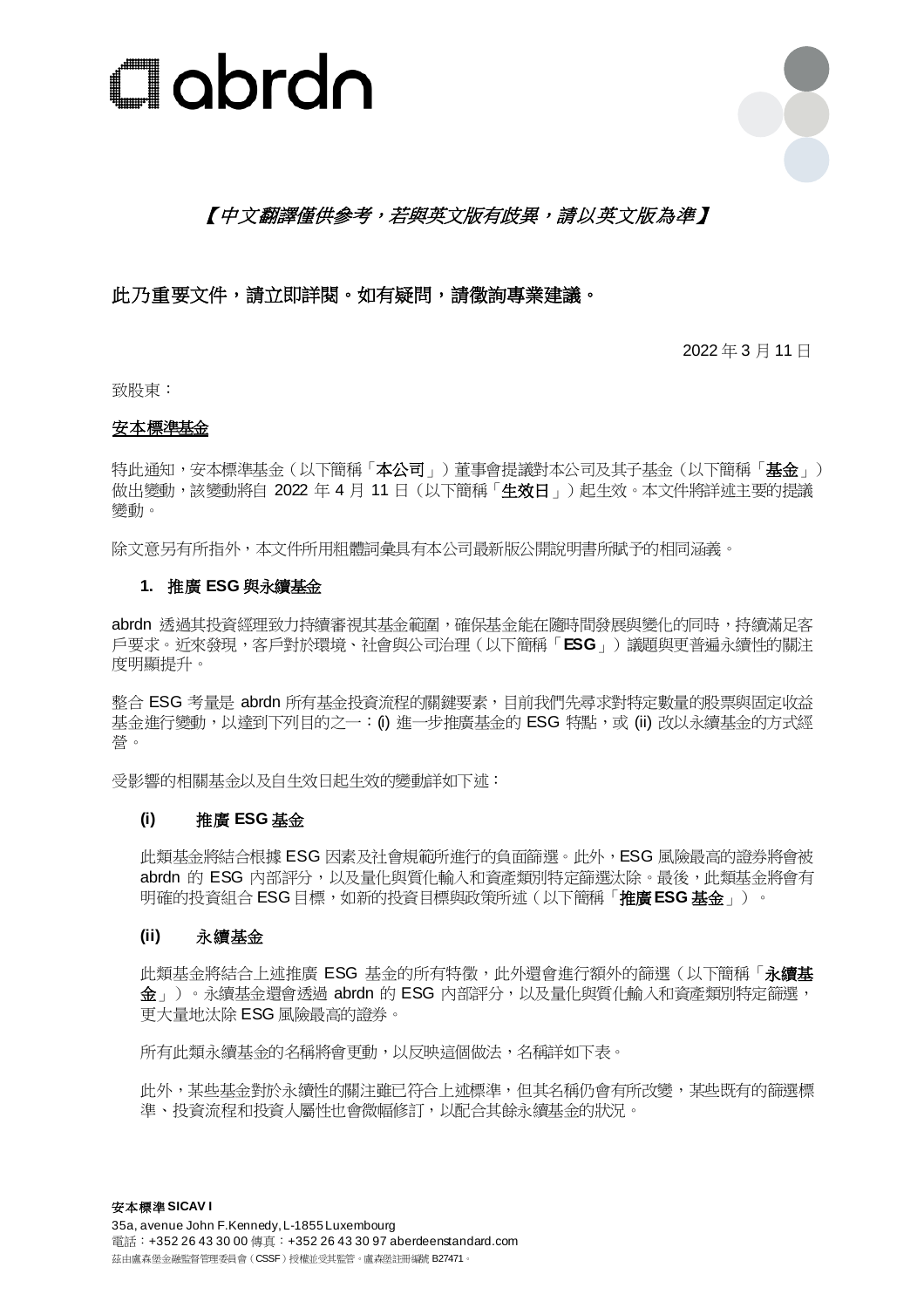所有推廣 ESG 基金與永續基金的投資流程將會從「主動型股票-長期品質」更新為「主動型股票-價 值導向投資」。這麼做是因為價值導向投資策略既包含了對於長期品質的關注,同時又必須符合價值導 向的標準(包括永續投資),正如此類基金的投資目標與政策所概述。

同樣地,這類基金的投資人屬性也會有所更新,以強調可透過此類基金取得的股票和/或債券投資符合 適用的永續或推廣ESG 投資流程。

上述之變更未改變此類基金之風險概況。

## 投資組合再平衡

特此告知股東投資組合再平衡的相關成本影響,估計值如下表所示(包含利差、佣金和稅項)。該成本 將由各基金承擔。任何與投資組合再平衡相關的額外成本(例如法律、監管或行政成本)將由 abrdn plc 的集團公司承擔。

請注意,此類基金擬於適切可行的條件下儘快全面遵守本文件第 1 節所描述的新投資指令(以下簡稱 「**新投資指令**」),但在任何情況下不得晚於生效日後一個日曆月(以下簡稱「**再平衡期間**」)。股東 應注意,投資經理可能必須於再平衡期間內調整相關基金的投資組合和資產配置,以落實新投資指令。 因此,在此短暫期間內,基金可能會不完全符合相關基金所適用的新投資指令。

### 歐盟《永續金融揭露規範》

自生效日起,所有受影響的基金將被分類為歐盟《永續金融揭露規範》(以下簡稱「**SFDR**」)第 8 條 下的基金,原本分類在第 6 條下的基金亦然,如下表所示。第 8 條基金為推廣社會和/或環境特點、投 資遵循良好治理之公司、提供有約束力之承諾,但不具備永續投資目標的基金。

#### 投資月標與名稱變更

下表總結生效日起有所變更的基金,以及變更的類別。同時也列出了 SFDR 分類以及上述的估計再平 衡成本。

新投資目標的完整詳細資訊以及投資方法文件可見於 www.abrdn.com。

| 目前名稱                     | 新名稱                    | 預估再平衡成<br>本 (截至 2021<br>年12月31日 | 類別     | SFDR 分類 |     |
|--------------------------|------------------------|---------------------------------|--------|---------|-----|
|                          |                        | 為止資產管理<br>規模的%)                 |        | 目前分類    | 新分類 |
| 安本標準 -<br>亞洲小型公<br>司基金   | 無變更                    | 0.46%                           | 推廣 ESG | 第6條     | 第8條 |
| 安本標準 - 新興市場公司<br>債券基金    | 無變更                    | 0.03%                           | 推廣 ESG | 第6條     | 第8條 |
| 安本標準 - 新興市場股<br>票基金      | 無變更                    | 0.03%                           | 推廣 ESG | 第6條     | 第8條 |
| 安本標準 - 新興市場小<br>型公司基金    | 無變更                    | $0.00\%$                        | 推廣 ESG | 第6條     | 第8條 |
| 安本標準 - 歐洲永續及<br>責任投資股票基金 | 安本標準 -<br>歐洲永續股票<br>基金 | 0.03%                           | 永續     | 第8條     | 第8條 |
| 安本標準 - 印度股票基<br>金        | 無變更                    | 0.23%                           | 推廣 ESG | 第6條     | 第8條 |
| 安本標準 - 日本股票基<br>金        | 安本標準 - 日本永續股票<br>基金    | 0.24%                           | 永續     | 第6條     | 第8條 |

#### 安本標準基金

35a, avenue John F.Kennedy, L-1855 Luxembourg 電話:+352 26 43 30 00 傳真:+352 26 43 30 97 aberdeenstandard.com 茲由盧森堡金融監督管理委員會(CSSF)授權並受其監管。盧森堡註冊編號 B27471。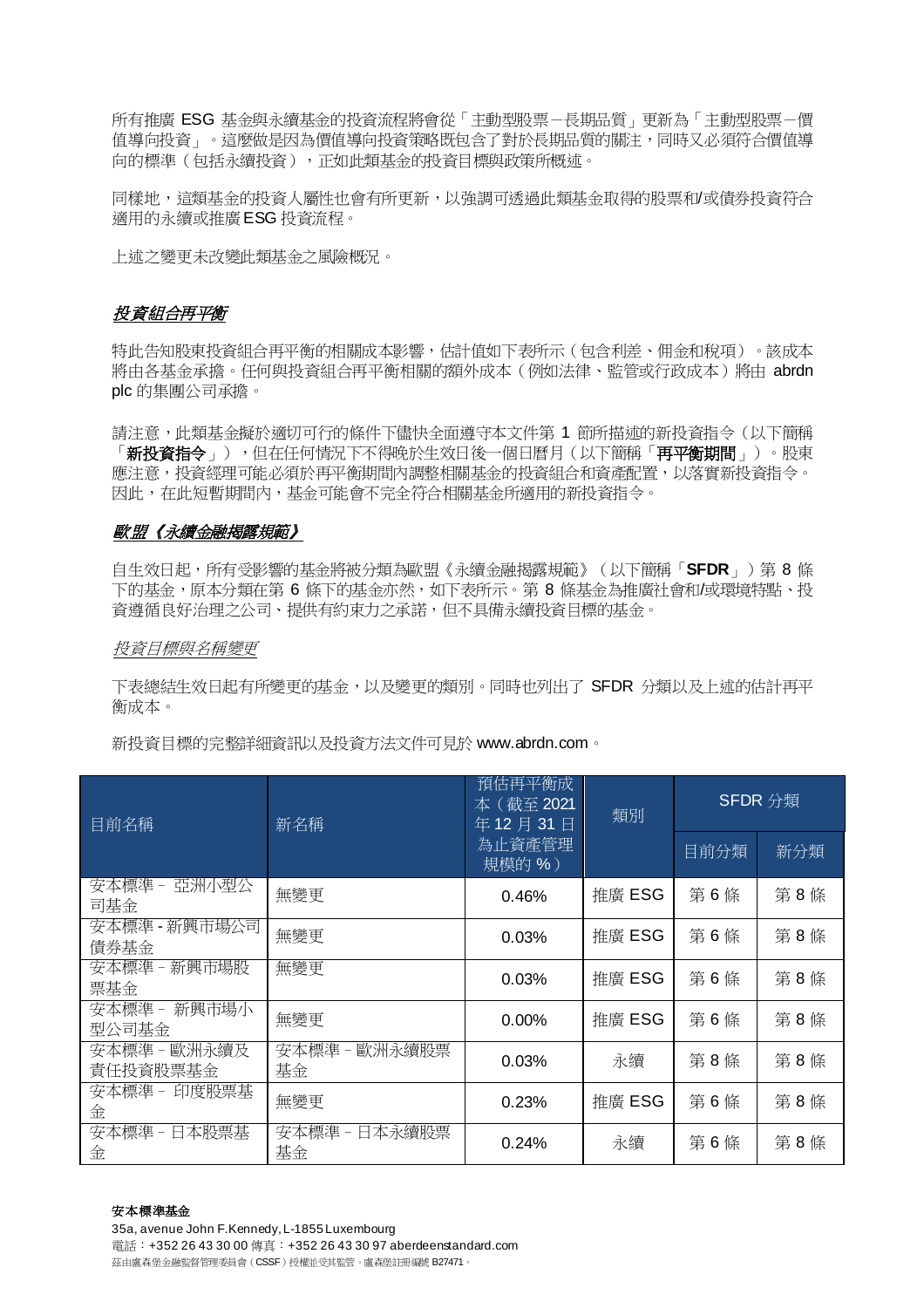| 安本標準 -<br>日本小型公<br>司基金      | 安本標準 -<br>日本小型公司<br>永續股票基金 | 0.46% | 永續 | 第6條 | 第8條 |
|-----------------------------|----------------------------|-------|----|-----|-----|
| 英國股票基<br>安本標準<br>金          | 英國永續股票<br>安本標準<br>基金       | 0.44% | 永續 | 第6條 | 第8條 |
| 環球永續及<br>安本標準 -<br>責任投資股票基金 | 環球永續股票<br>安本標準 -<br>基金     | 0.03% | 永續 | 第8條 | 第8條 |

#### **2.** 品牌再造

您可能已經知悉,管理公司和投資經理的最終母公司 Standard Life Aberdeen plc 已於 2021 年 7 月 2 日更名為「abrdn plc」,並展開跨 abrdn 集團的品牌再造。abrdn 集團內數個實體的名稱和 abrdn 網 站也同步更名。遵此,公開說明書已更新反映如下更名:

| 原名稱                                                  | 新名稱                                | 生效日         |
|------------------------------------------------------|------------------------------------|-------------|
| Standard Life Aberdeen plc                           | abrdn plc                          | 2021年7月2日   |
| Aberdeen Standard Investments<br>(Hong Kong) Limited | abrdn Hong Kong<br>Limited         | 2021年9月24日  |
| Aberdeen Standard Investments<br>(Asia) Limited      | abrdn Asia Limited                 | 2021年10月26日 |
| Aberdeen Standard Investments<br>Australia Limited   | abrdn Australia Limited            | 2021年9月24日  |
| Aberdeen Standard Investments<br>(Japan) Limited     | abrdn Japan Limited                | 2021年9月27日  |
| Aberdeen Standard Investments<br>Inc.                | abrdn Inc.                         | 2022年1月1日   |
| Aberdeen do Brasil Gestao de<br>Recursos LTDA        | abrdn Brasil<br>Investimentos Ltda | 2022年1月1日   |

## 股東權利

即日起至 2022 年 4 月 8 日盧森堡時間 13:00 時止,因上文所述變動影響的股東,如認為無法再滿足其 投資需求,則可申請贖回或轉換股份,且不需繳交任何適用的贖回及/或認購費用。

#### 公開說明書

本文件所述的各項變動,擬將反映於2022 年 4 月 11 日生效的新版公開說明書當中。

董事會對本文件所載資料的準確性負責。本董事會(經採取合理措施以確保內容之正確性後)相信,本 文件所載資料皆屬實,且未遺漏任何可能影響此類資料重要性的內容。

如您有任何疑問或欲獲知進一步詳情,請逕向我們的註冊辦事處聯絡,或者致電以下股東服務中心電話:

#### 亞洲:**+65 6395 2700**

本董事會相信,本相關變動不僅公平合理,且能符合股東的最佳利益。

#### 安本標準基金